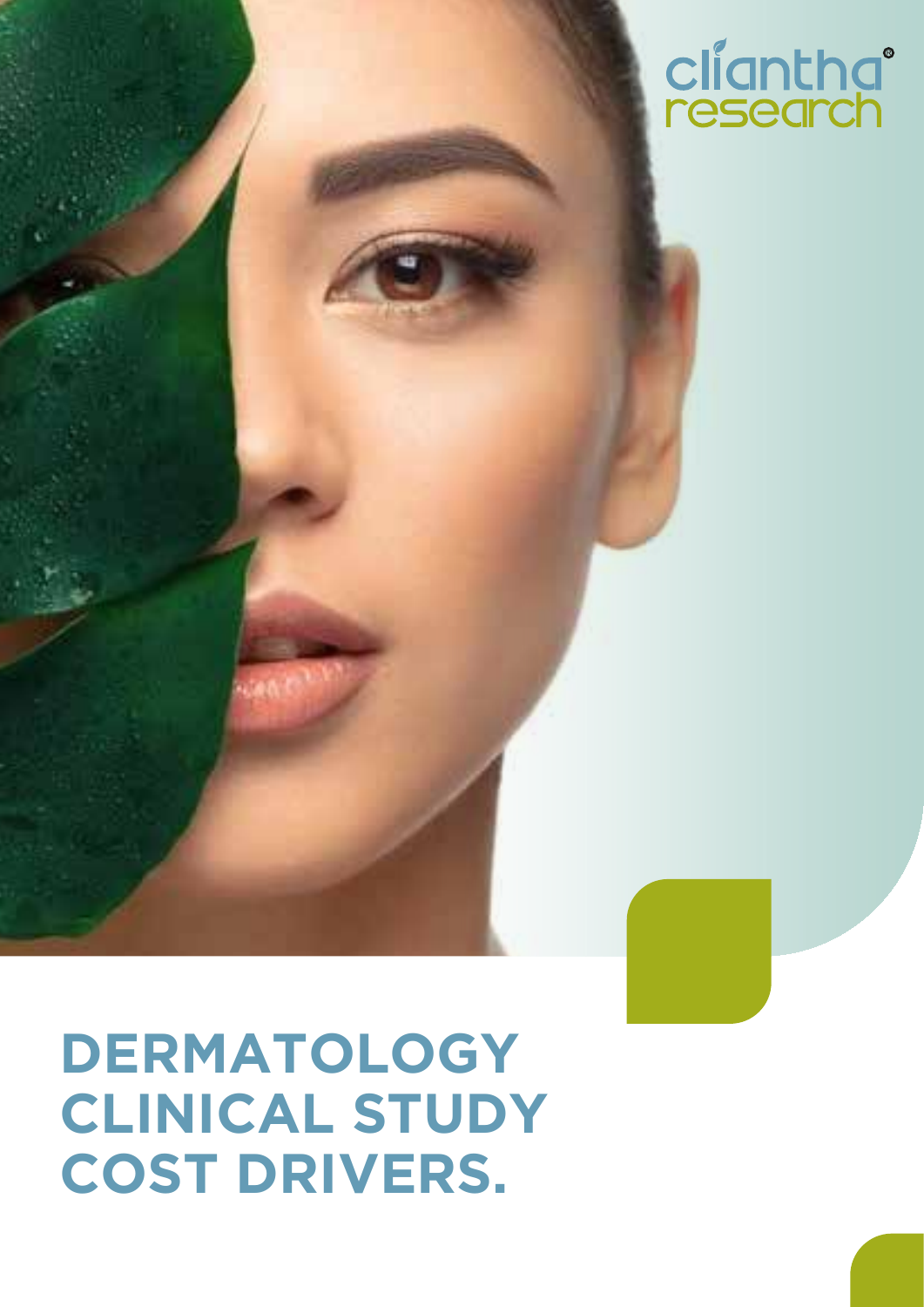

Skin conditions are among the most common health problems in the United States and one in three people are affected at any given time, which is more common than obesity, cancer, and hypertension (Bickers et al., 2006). Results from clinical trials have significantly improved the outcomes and quality of life of patients with dermatologic conditions. Hundreds of clinical trials are currently underway or in the planning stages for various skin conditions like psoriasis and atopic dermatitis as well as rare skin diseases.

Partnering with a CRO that has recorded experience in successfully managing dermatology trials can help in:



Understanding the primary cost drivers for dermatology clinical studies can be exhausting. Based on our extensive clinical trial experience, we have identified keys cost drivers that can be encountered during the study process and can facilitate outsourcing decision from financial perspective.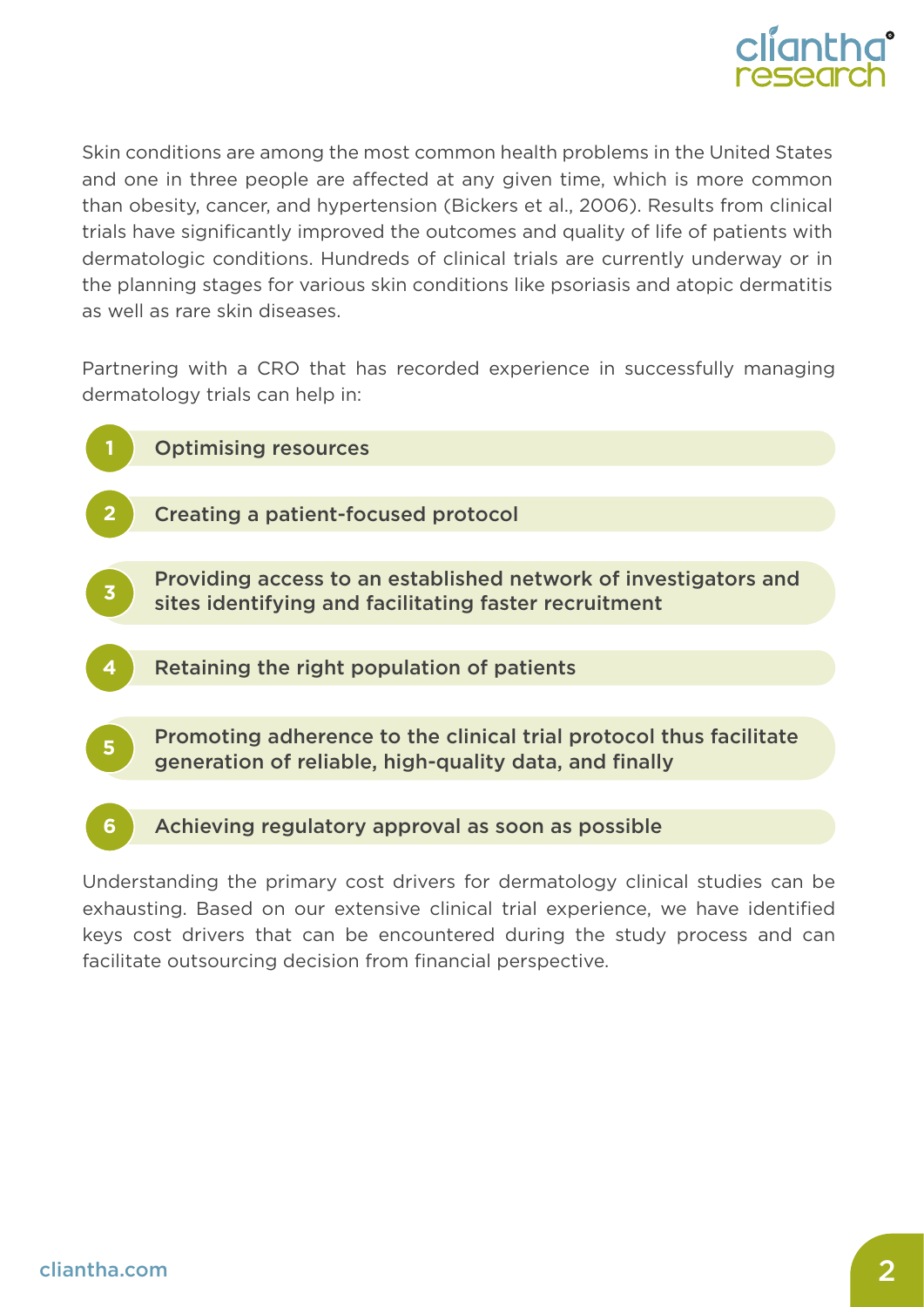## cliantha<sup>®</sup><br>research

| Cost Drivers                                                                                                                                   | Low Risk     | Medium Risk  | <b>High Risk</b> |
|------------------------------------------------------------------------------------------------------------------------------------------------|--------------|--------------|------------------|
| <b>Study Phase</b>                                                                                                                             |              | $\checkmark$ |                  |
| <b>Timelines and Milestones</b>                                                                                                                |              |              |                  |
| <b>Key Dates</b>                                                                                                                               |              |              | $\checkmark$     |
| Timeline Impact                                                                                                                                |              |              | $\checkmark$     |
| <b>Project Management</b>                                                                                                                      |              |              |                  |
| Geography                                                                                                                                      | $\checkmark$ |              |                  |
| Subjects                                                                                                                                       |              |              | $\checkmark$     |
| Site visit per subject                                                                                                                         |              | $\checkmark$ |                  |
| Scope of services                                                                                                                              |              |              | $\checkmark$     |
| Projected % of patient population                                                                                                              |              |              | $\checkmark$     |
| Patient Involvement                                                                                                                            |              |              | $\checkmark$     |
| Complexity of Study                                                                                                                            |              | $\checkmark$ |                  |
| <b>External Vendor</b>                                                                                                                         |              |              | $\checkmark$     |
| <b>Patient Recrtuiment and Advertising</b>                                                                                                     |              |              |                  |
| <b>Protocol Factors</b>                                                                                                                        |              |              | ✔                |
| <b>Planned Number Of Clinical Visit</b>                                                                                                        |              |              | $\checkmark$     |
| Projected Screen Failure Rate                                                                                                                  |              | $\checkmark$ |                  |
| <b>Indication Factors</b>                                                                                                                      |              |              |                  |
| Seasoning/time of year                                                                                                                         |              |              | $\checkmark$     |
| Prevelance of Indication                                                                                                                       |              |              | $\checkmark$     |
| Number of competing studies                                                                                                                    |              | $\checkmark$ |                  |
| <b>Data Management CRF Count</b>                                                                                                               |              |              |                  |
| Data Listings                                                                                                                                  |              |              | $\checkmark$     |
| Data Review Cycles                                                                                                                             |              |              | $\checkmark$     |
| Monitoring Visit                                                                                                                               |              |              | $\checkmark$     |
| <b>Remote Review Time</b>                                                                                                                      |              |              | $\checkmark$     |
| Query Resolution                                                                                                                               |              |              | $\checkmark$     |
| Programming and Biostats                                                                                                                       |              |              | ✔                |
| <b>EDC Hosting Cost</b>                                                                                                                        |              |              |                  |
| <b>EDC</b>                                                                                                                                     |              |              |                  |
| Complexity of CRF                                                                                                                              |              | $\checkmark$ |                  |
| Associated edit checks                                                                                                                         |              | ✔            |                  |
| Page/Data volume                                                                                                                               |              | $\checkmark$ |                  |
| Data import/export volumes                                                                                                                     |              | $\checkmark$ |                  |
| Analysis Numbers                                                                                                                               |              | $\checkmark$ |                  |
| Other Factors - Protocol Amendments, IM                                                                                                        |              |              |                  |
| Availability of new safety information                                                                                                         |              | $\checkmark$ |                  |
| Request from reg agencies to amend the study, changes in<br>study strategy, protocol design flaws, difficulties recruiting<br>study volunteers | $\checkmark$ |              |                  |
| Audio Conference vs Web based                                                                                                                  | ✔            |              |                  |
| Interactive Investigator Training                                                                                                              | $\checkmark$ |              |                  |

Cliantha Research has an impeccable track record of over 17 years and is a leading provider of Dermatology Clinical Research Services.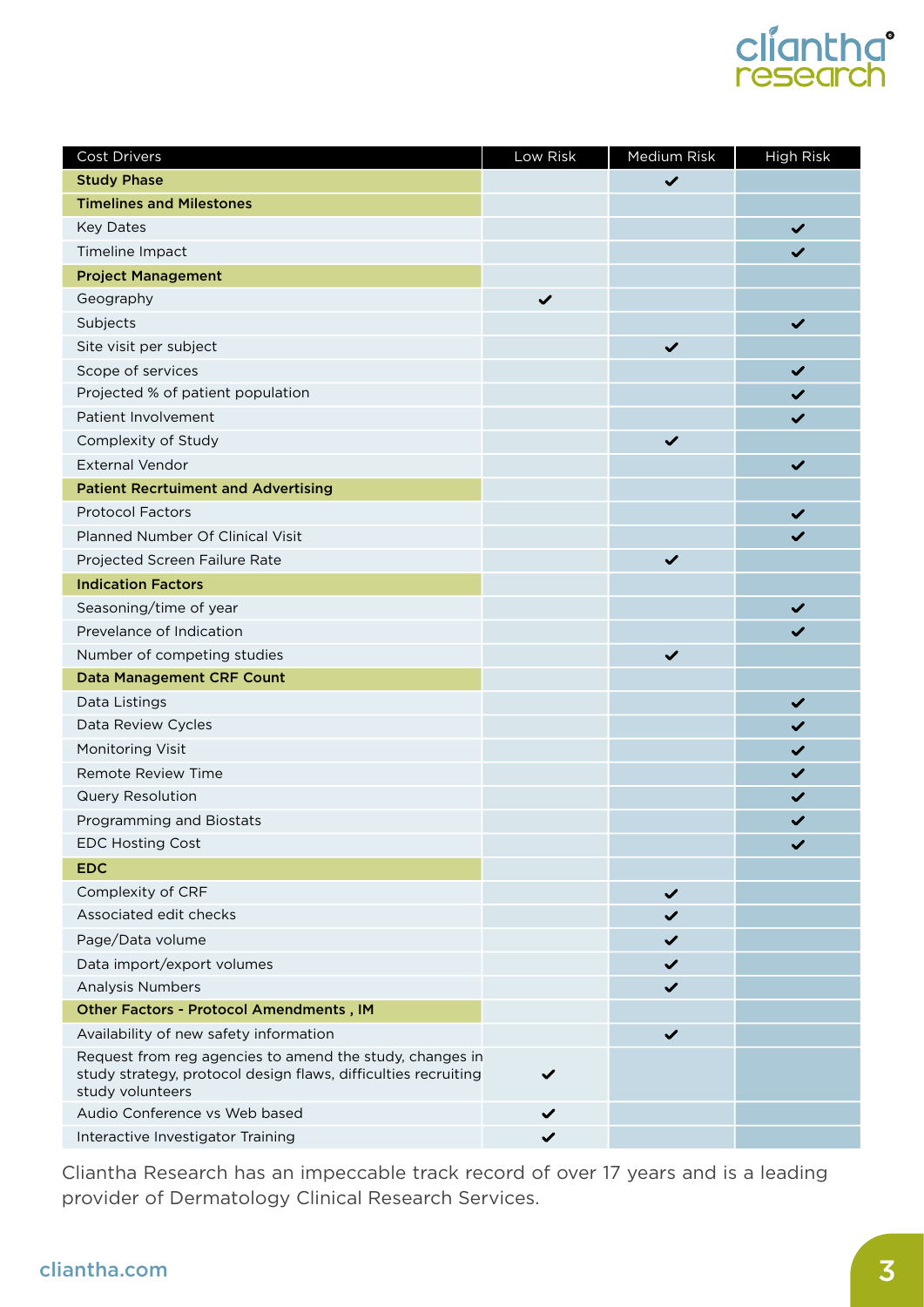

#### Experience in managing Dermatology studies for US FDA, EMA and DCGI Submission includes:

| Molecule                               | Formulation   | Indication                                      | Type of Study                   | Regulatory   | Location        | No.<br>of<br>sites | <b>Total</b><br>Sample<br>Size | Recruitment<br>duration<br>in weeks |
|----------------------------------------|---------------|-------------------------------------------------|---------------------------------|--------------|-----------------|--------------------|--------------------------------|-------------------------------------|
| Clindamycin<br><b>Benzoyl Peroxide</b> | Gel           | Acne Vulgaris                                   | <b>Clinical End</b><br>Point BE | <b>NA</b>    | India           | 10                 | 60                             | 16 weeks                            |
| Clindamycin<br><b>Benzoyl Peroxide</b> | Gel           | Acne Vulgaris                                   | <b>Clinical End</b><br>Point BE | <b>USFDA</b> | India<br>and US | 13<br>$+$<br>13    | 850                            | 36 weeks                            |
| Permethrine                            | Cream         | <b>Scabies</b>                                  | PK-BE                           | <b>USFDA</b> | India           | 10                 | 154                            | 20 weeks                            |
| Permethrine                            | Cream         | <b>Scabies</b>                                  | PK-BE                           | <b>USFDA</b> | India           | 10                 | 154                            | 20 weeks                            |
| Permethrine                            | Spray         | <b>Scabies</b>                                  | PK-BE                           | <b>DCGI</b>  | India           | $\overline{2}$     | 18                             | 4 weeks                             |
| Clindamycin<br>Benzoyl Peroxide        | Gel           | Acne Vulgaris                                   | <b>Clinical End</b><br>Point BE | EU           | India           | 20                 | 530                            | 14 weeks                            |
| Clindamycin<br>Benzoyl Peroxide        | Gel           | Acne Vulgaris                                   | <b>Clinical End</b><br>Point BE | <b>USFDA</b> | India           | 20                 | 910                            | 20 weeks                            |
| Adapalene<br><b>Benzoyl Peroxide</b>   | Gel           | Acne Vulgaris                                   | PK-BE                           | <b>USFDA</b> | India           | 20                 | 650                            | 20 weeks                            |
| Mupirocin                              | Cream         | Secondary<br>infected traumatic<br>skin lesions | PK-BE                           | <b>USFDA</b> | India           | 25                 | 990                            | 51 weeks                            |
| Dimethyl<br>Fumarate                   | <b>Tablet</b> | Psoriasis                                       | PK-BE                           | EU           | India           | 20                 | 300                            | 19 weeks                            |
| Ketoconazole                           | Cream         | Tinea pedis                                     | PK-BE                           | <b>USFDA</b> | India           | 25                 | 794                            | 46 weeks                            |
| Ketoconazole                           | Shampoo       | Tinea versicolor                                | PK-BE                           | <b>USFDA</b> | India           | 14                 | 425                            | 26 weeks                            |
| Tretinoin                              | Cream         | <b>Acne Vulgaris</b>                            | Clinical<br><b>End Point</b>    | <b>USFDA</b> | India           | 20                 | 715                            | 15 weeks                            |
| Tretinoin                              | Cream         | <b>Acne Vulgaris</b>                            | Clinical<br>End Point           | <b>USFDA</b> | India           | 18                 | 570                            | 15 weeks                            |
| Roflumilast                            | Cream         | <b>Atopic Dermatitis</b>                        | Clinical<br>End Point           | <b>USFDA</b> | India           | 20                 | 525                            | 21 weeks                            |
| Ammonium<br>Lactate                    | Cream         | Ichthyosis<br>Vulgaris                          | Clinical<br>End Point           | <b>USFDA</b> | India           | 20                 | 390                            | 17 weeks                            |
| Ammonium<br>Lactate                    | Lotion        | Ichthyosis<br>Vulgaris                          | Clinical<br>End Point           | <b>USFDA</b> | India           | 20                 | 390                            | 17 weeks                            |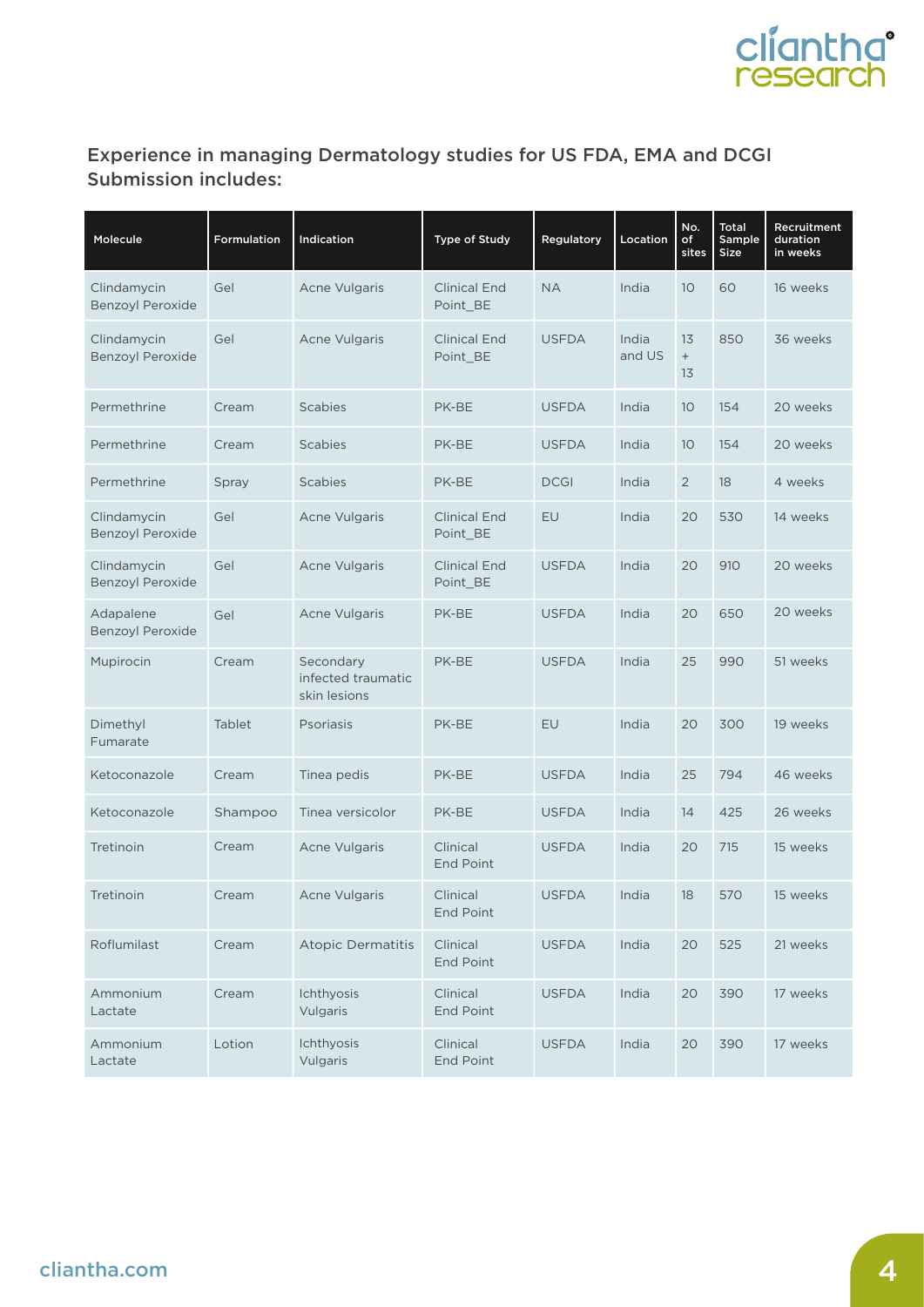

#### **RESEARCH DELIVERED WITH INTEGRITY**

Cliantha Research, a full-service Clinical Research Organization (CRO), is a leading provider of Clinical research services, based in Ahmedabad, India. Cliantha's mission is Science with Integrity. Cliantha has seventeen years of impeccable regulatory history with USFDA, WHO, MHRA, Health Canada, AGES, AEMPS, MCC, MOH, ANSM, MOPH, ANVISA, CAP, and NABL.

Cliantha Research is headquartered in India with facilities in Ahmedabad, Noida and Vadodara. Cliantha has a presence in USA (facilities in Florida and Project Management in New Jersey), Canada (facilities in Mississauga, Winnipeg and Scarborough) and Portugal (Project management).

In seventeen years, Cliantha has accumulated expertise in Early Phase (BA/BE), First in Man, Late Phase (various therapeutic areas), Respiratory, Tobacco Research, Dermatology, Consumer Research, Analytical lab, Diagnostic Central lab, IVRT, IVPT, Biometrics, Environmental Exposure Chambers and Medical Services.

#### **OUR STRENGTH**

OUR ENSHRINED VALUES: **01 SCIENCE & INTEGRITY**

**3** CONTINENTS**, 4** COUNTRIES **03** AND **9** OFFICES

#### **05**

IMPECCABLE REGULATORY **TRACK RECORD**

#### **02**

**17 YEARS** OF EXCELLENCE IN RESEARCH

#### **04**

**1000+** PROFESSIONALS

#### **06**

ROBUST **E-LEARNING SYSTEM**